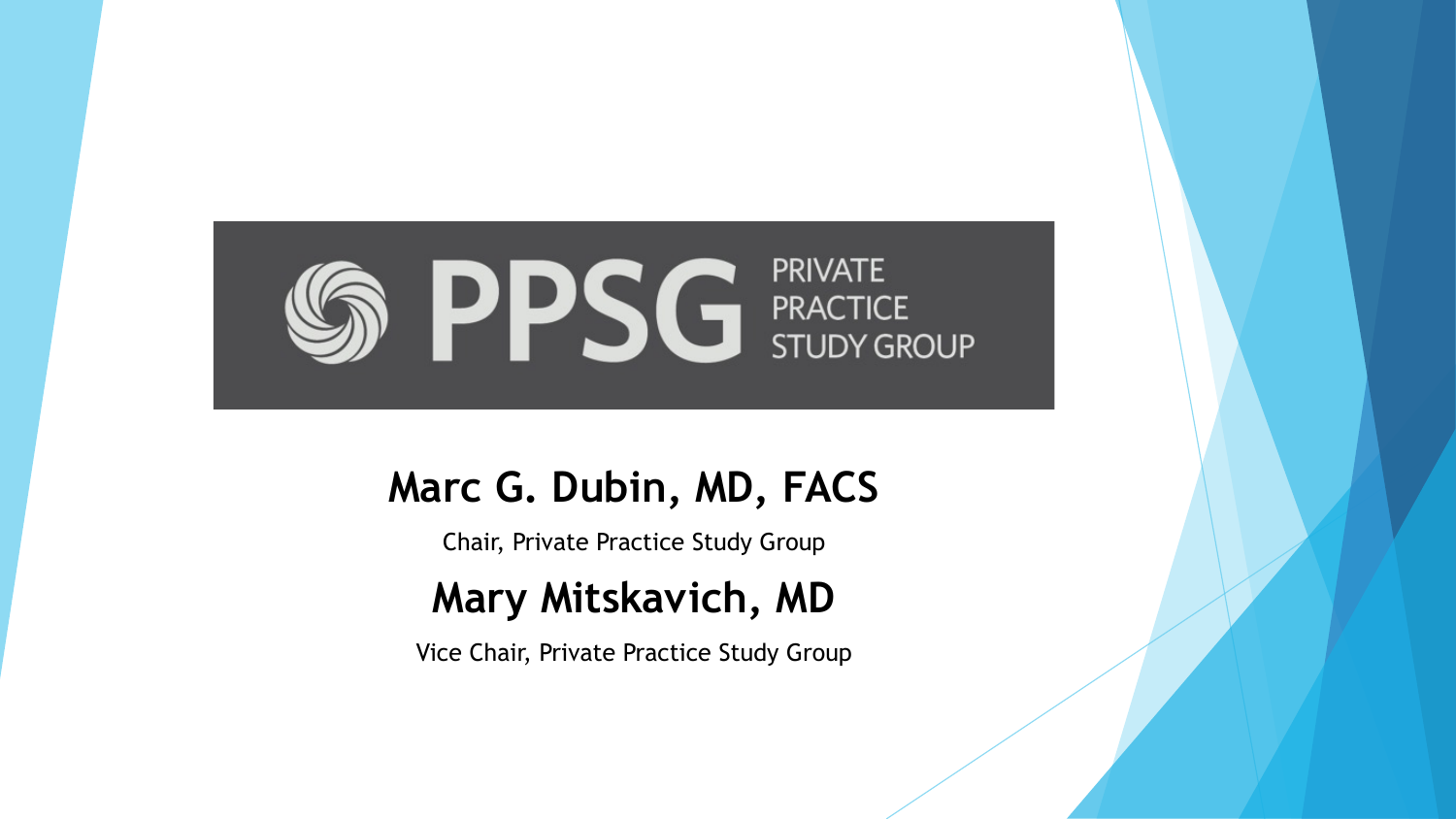# **Why form a Study Group?**

Provide a clear voice in the AAO-HNS for private practitioners

- $\triangleright$  >60% of membership is private practice
- $\triangleright$  Overall sense of disenfranchisement
- Ø Product of "Business of Medicine" initiative from 2021 Strategic Plan

Plan: Application for **Section of AAO-HNS** after 2 years

Summer 2023

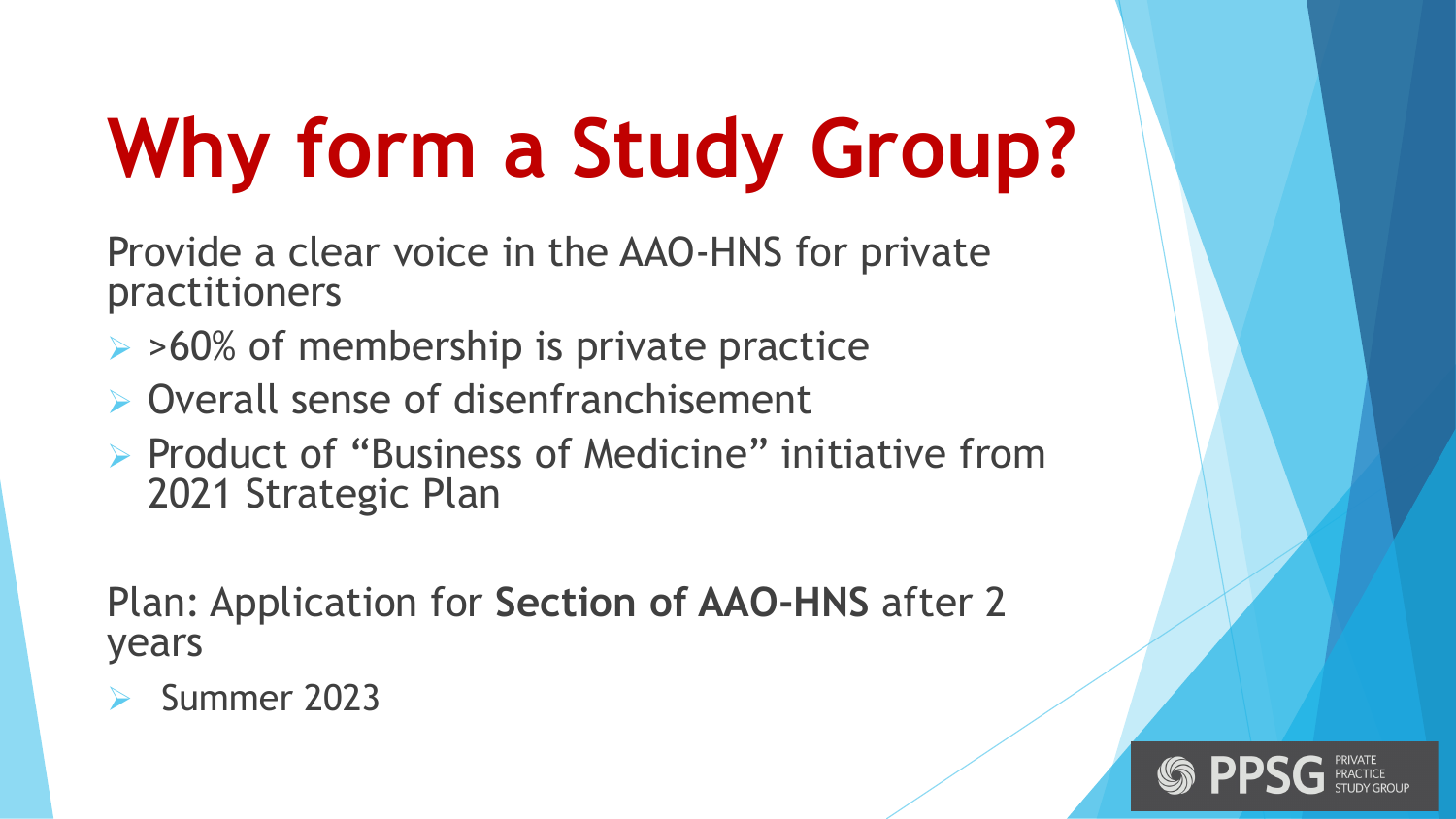# **Goals of PPSG**

- Advocate for the specific needs of private practice within the AAO-HNS.
- Mentor the next generation of private practice leaders.  $\bullet$
- Increase private practice exposure to students and residents  $\bullet$ facilitating awareness, education and recruitment.
- Provide resources and mentorship in career transition.  $\bullet$
- Focus on the Business of Medicine (AAO-HNS Strategic Plan):  $\bullet$ 
	- Create a platform for collaboration and communication to share  $\blacktriangleright$ best practices and formulate innovative solutions.
	- Increase existing Academy practice management resources and ➤ improve collaboration with our administrator colleagues (ASCENT).
	- Actively participate at Academy meetings with panels, courses, ⋗ gatherings etc.

#### "Let's rise together to increase our business acumen." Ken Yanagisawa AAO-HNS/F President 2021-2022



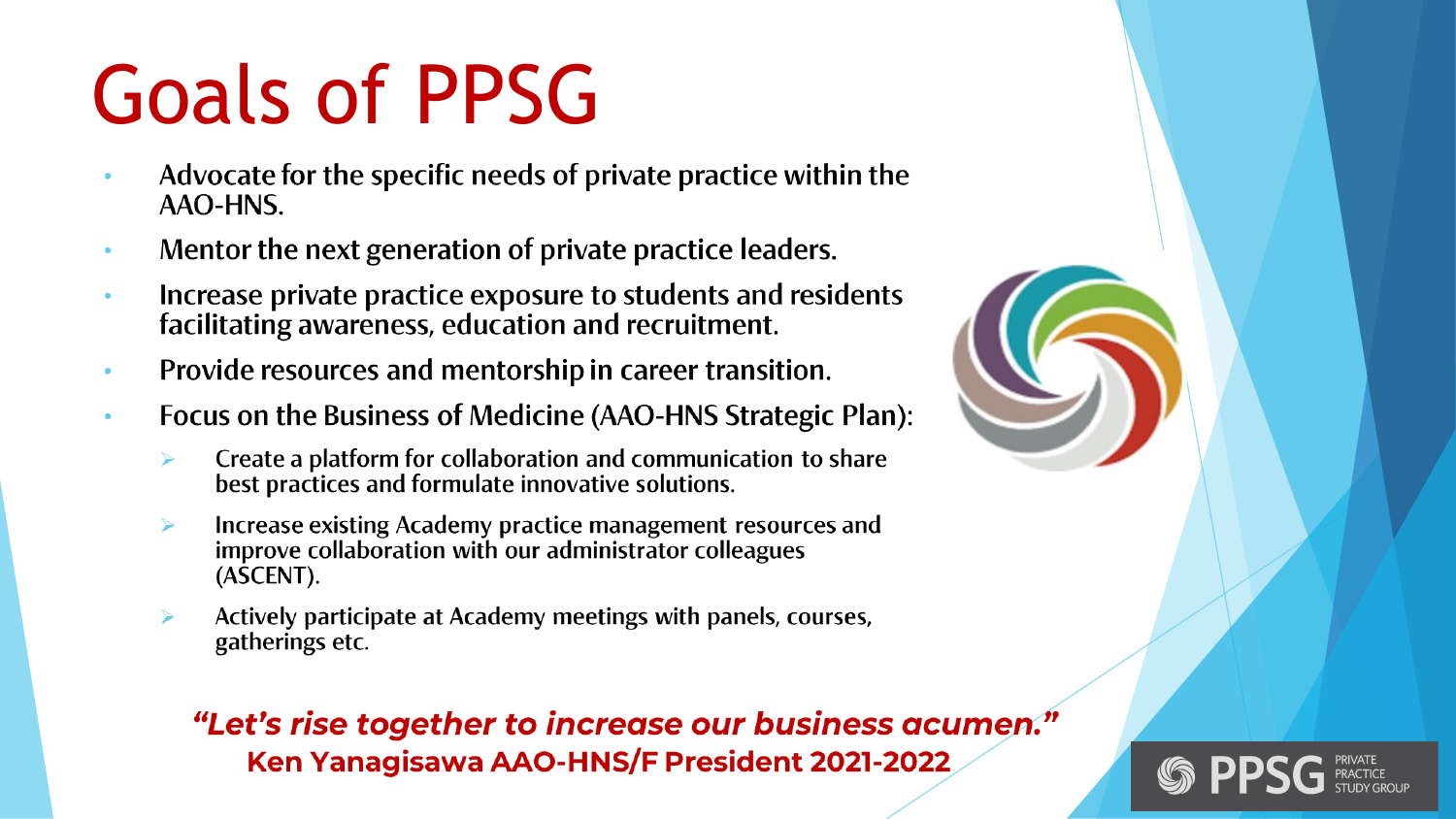# Working Mission Statement

The Private Practice Study Group (PPSG) will work closely with the Academy to help members **navigate** the complexities of **private practice** through **education and collaboration.**

We are committed to **mentoring** the next generation of **private practice leaders** and aim to increase private practice exposure to students and residents.

The PPSG hopes to preserve and **strengthen** not only private practice of Otolaryngology, but the **specialty as a whole**. We are one Academy/one specialty.

Only with the collective balance and **contributions of all** will we accomplish our goals.



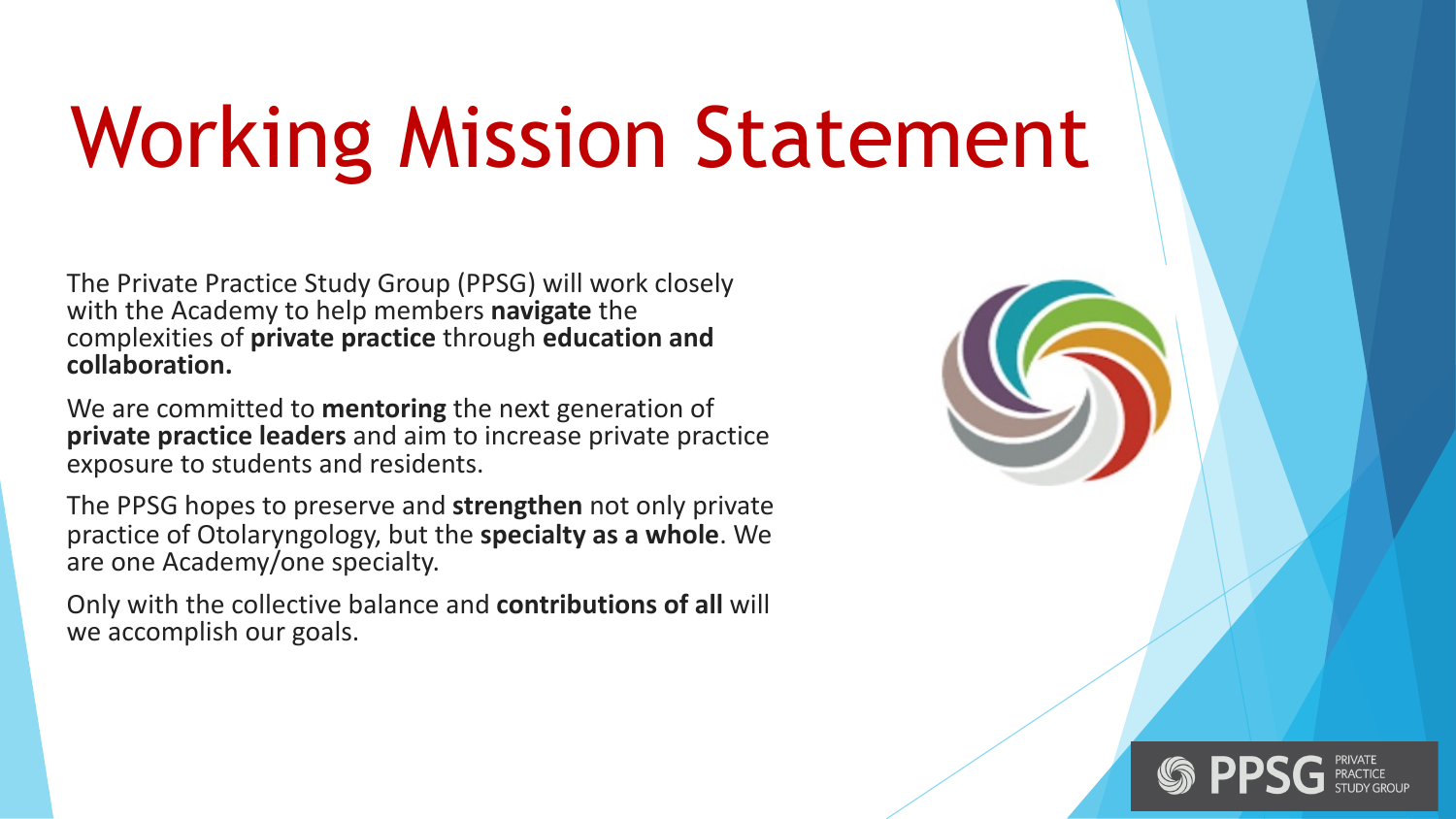#### Thus far:

- Governing Body established group of 40 private practice ENTs
- u Created PPSG ENT Connect Forum
	- $\cdot$  > 550 strong
	- PPSG Forum on ENT Connect has outstanding participation/interactive dialogue (within guidelines of forum!)
- Webinars
	- January 2022 Webinar hosted by David Melon, MD huge success with 200 attendees
	- March 2022 Webinar on No Surprises Act 200 already registered
- "The Current State of ASCs" by William Prentice, CEO of ASCA, Spring BOG meeting
- Outreach to WIO, YPS, SRF
- Annual Meeting 2022
	- 2 panels (one with SRF), 1 course submitted

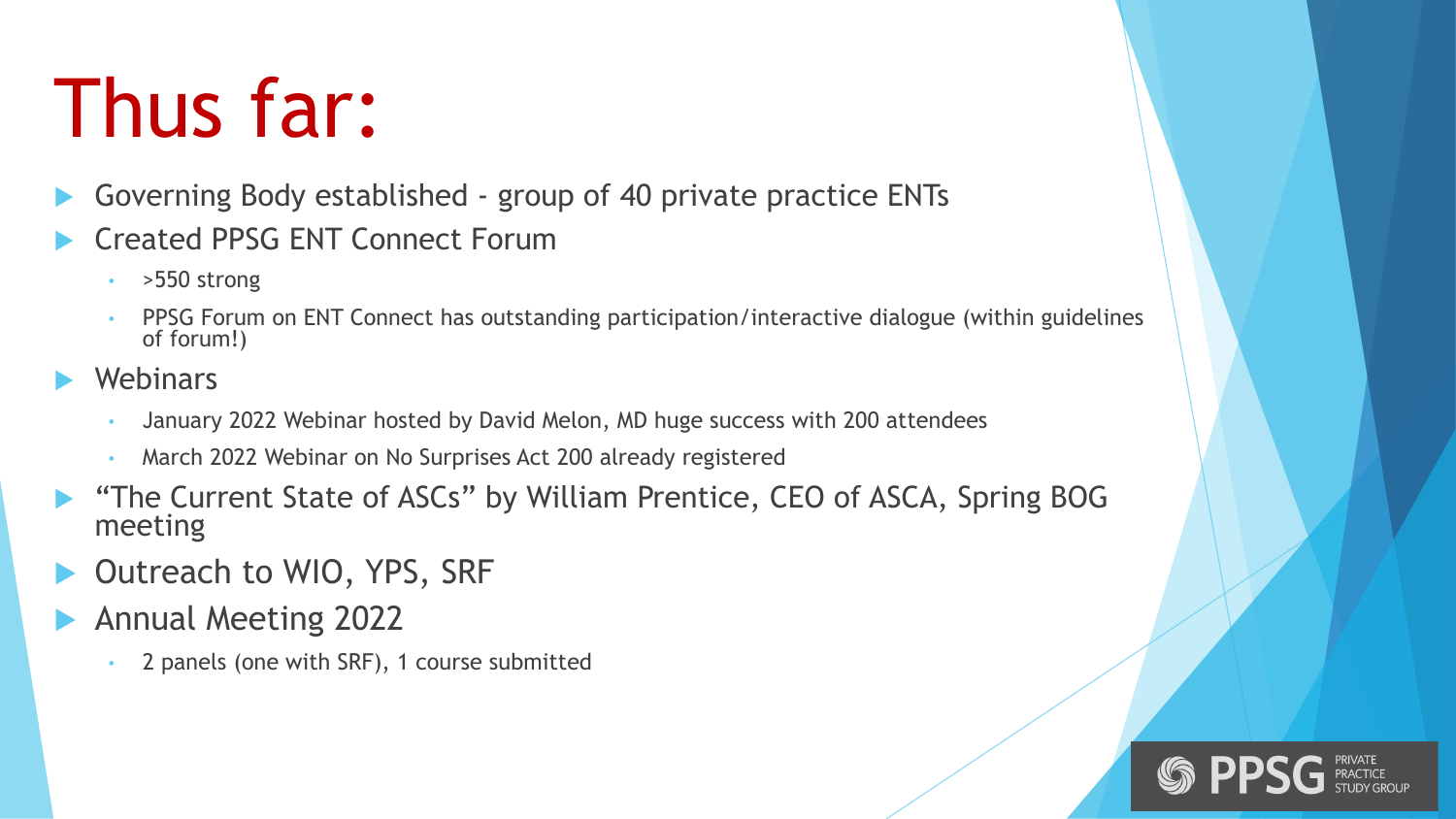### Next Steps:

▶ Work with our colleagues in Academia to increase Resident exposure to all private practice models

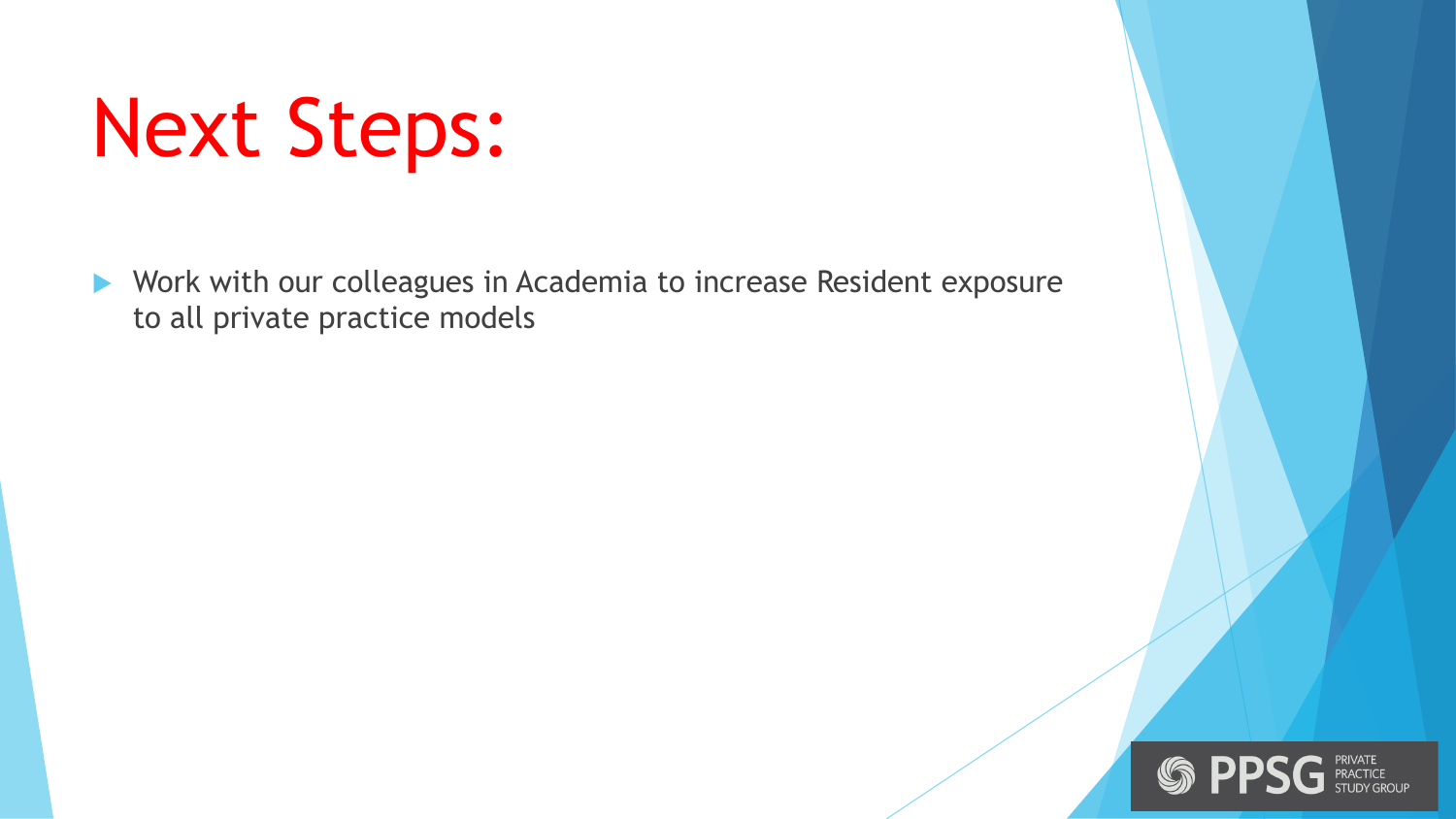#### AAO-HNS SRF 2015-2019 Survey Results



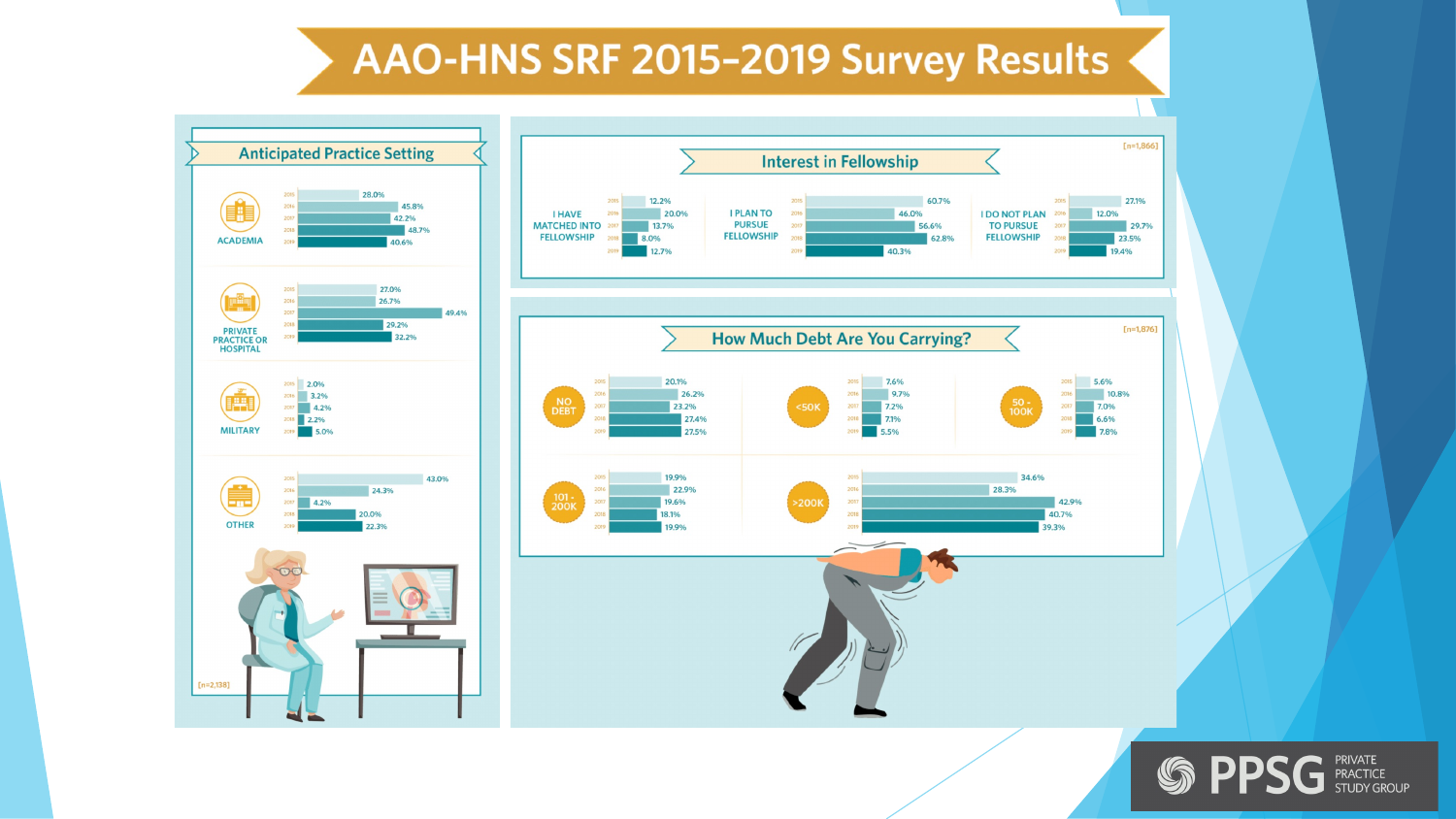# Next Steps/Year 2:

- Formalize and expand leadership structure of PPSG in preparation for section application
- Expand educational opportunities based on community interest
	- $\blacktriangleright$  Webinars, virtual expert lectures, etc.
- Continue coordination (NOT competition) with existing sections/committees/etc. within the AAO-HNS to offer the voice of private practice

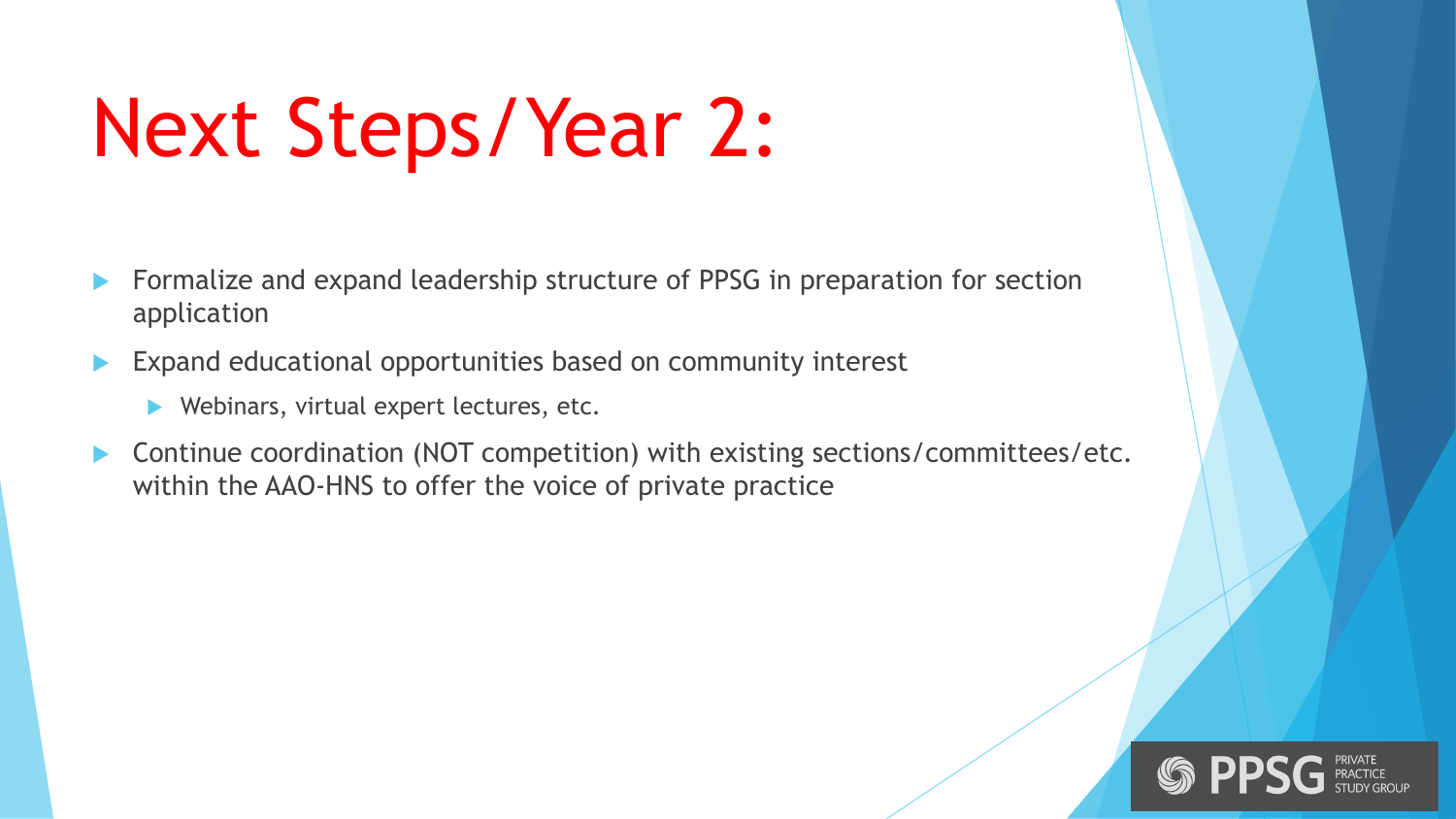#### Why am I/we enthusiastic about PPSG and eventual section?

- While everyone practicing thinks that they have the "secret sauce" we ALL can learn from each other
- Why re-create the wheel day after day?
- The excitement and engagement from just the ENT Connect page has been outstanding and this will hopefully progress towards increased engagement from the entire private practice community in all existing and future Academy efforts that apply to private practice